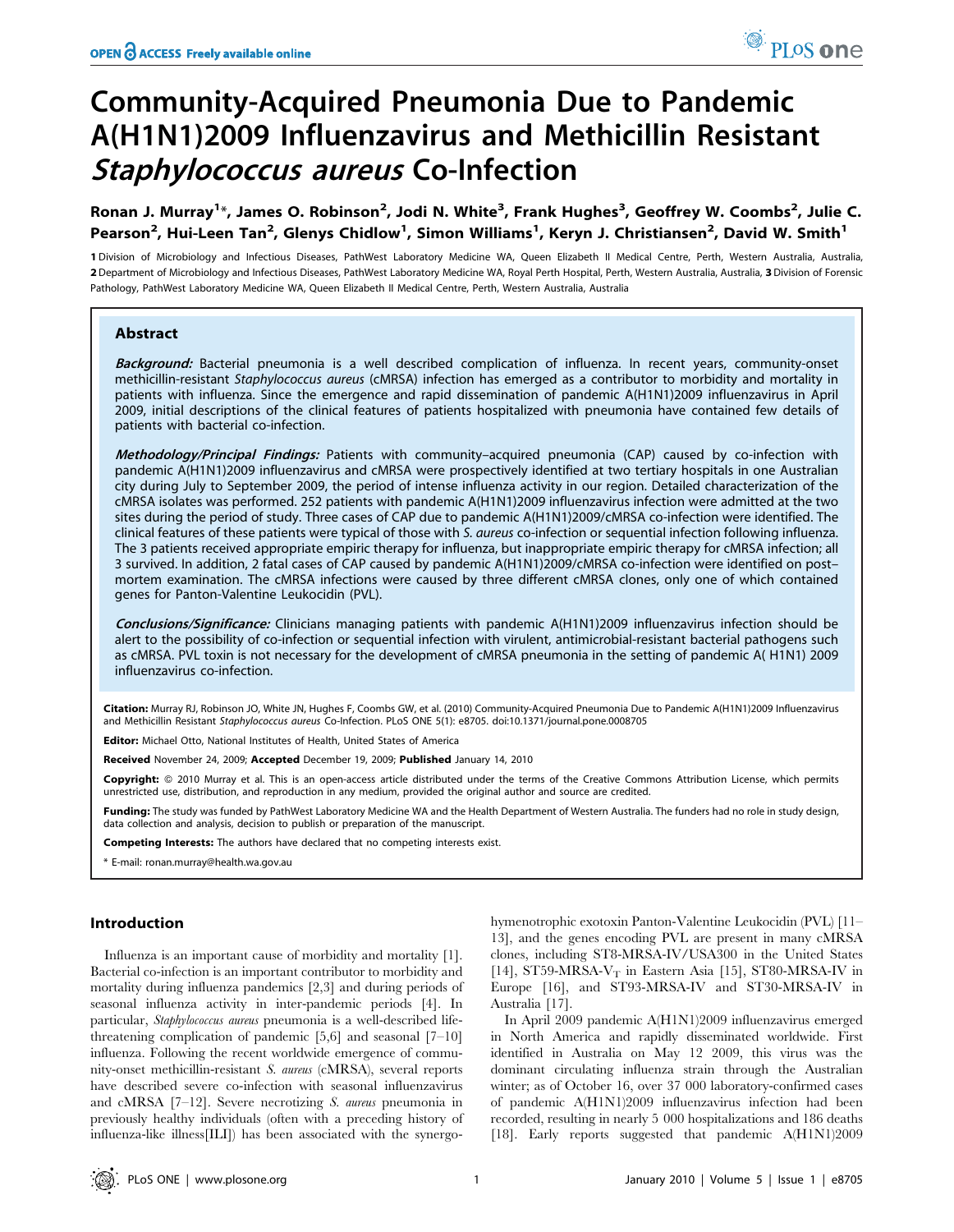influenzavirus infection differed from seasonal influenzavirus infection in that it spared older individuals, whilst moderate/ severe infection was relatively common in younger patients[19,20]. This pattern was also seen in Australia and was associated with significant utilization of ICU resources [21].

This report describes the features of severe pneumonia caused by pandemic A(H1N1)2009 influenzavirus/cMRSA co-infection in Western Australia, where cMRSA has been endemic for  $>15$ years [17].

## Materials and Methods

## Case Identification

Patients hospitalized with laboratory–confirmed pandemic A(H1N1)2009 influenzavirus infection between July and September 2009 were prospectively identified at two adult teaching hospitals in Perth, Western Australia (Royal Perth Hospital [850 beds] and Sir Charles Gairdner Hospital [650 beds]). From this data, patients with community-acquired pneumonia (CAP) caused by co-infection with pandemic A(H1N1)2009 influenzavirus and MRSA were identified. In addition, cases of pandemic A(H1N1)2009 influenzavirus/MRSA co-infection identified at post-mortem examination performed at the State Forensic Pathology service during the same period were identified. Clinical information was obtained by chart review and for deceased patients, from general practitioners and/or paramedical staff. As this study was considered to be audit or 'low risk' research activity according to institutional and National Health and Medical Research Council criteria [22,23], formal ethics committee approval and informed consent from the patients/next of kin were not required.

#### Definitions

Community-acquired pneumonia was diagnosed if the patient had not been hospitalized within the preceding 3 months and had either a) symptoms and/or signs of lower respiratory tract infection together with pulmonary consolidation or infiltrates on imaging, or b) both macroscopic and microscopic evidence of pneumonia on post-mortem examination. Pandemic A(H1N1)2009 influenzavirus infection was diagnosed if the patient had symptoms or signs of an ILI and returned a positive result for pandemic A(H1N1)2009 influenzavirus RNA by polymerase chain reaction (PCR) on a respiratory tract specimen. Community-onset MRSA (cMRSA) infection was diagnosed if the patient returned a positive culture result for MRSA from blood cultures and/or from a lower respiratory tract specimen <48h following admission; patients from long-term care facilities were also included.

#### MRSA Identification and Characterization

MRSA was isolated and identified from clinical specimens using routine laboratory methods. Cefoxitin, penicillin, clindamycin, erythromycin, tetracycline, trimethoprim, ciprofloxacin, gentamicin, rifampin, fusidic acid and mupirocin susceptibility testing was performed by disk diffusion according to Clinical and Laboratory Standards Institute (CLSI) recommendations [24]. CLSI interpretive criteria [25] were used for all antimicrobials except fusidic acid [26] and mupirocin [27]. Cefoxitin resistance was confirmed by the detection of the mecA gene by PCR [28]. Susceptibility testing for vancomycin and linezolid was performed by Etest (AB Biodisk, Solna, Sweden) and results interpreted according to CLSI breakpoints [29]. Pulsed-field gel electrophoresis (PFGE) of chromosomal DNA following Sma1 enzyme restriction was performed as previously described [30] using the CHEF DR III System (Bio-Rad Laboratories Pty Ltd). Patterns were examined visually, scanned with a Quantity One device (Bio-Rad Laboratories Pty Ltd), digitally analyzed using FPQuest (Bio-Rad Laboratories), and grouped according to the criteria of Tenover et al. [31]. Chromosomal DNA for multilocus sequence typing (MLST) and spa typing was prepared using the DNeasy Tissue kit (Qiagen Pty Ltd). MLST was performed as previously described [32]; sequences were compared with those on the MLST website to assign a sequence type (ST) (http://saureus.mlst.net/). Spa typing was performed as previously described [33] and spa types assigned as per standard methodology (http://spa.ridom.de/). The SCCmec element was typed by multiplex PCR [34]. Detection of the PVL genes (lukS-PV and lukF-PV) was performed by PCR as previously described [35]. Finally, gene profiling using a S. aureus specific DNA microarray was performed using the CLONDIAG platform; protocols, data interpretation and evaluation procedures for the oligonucleotide array hybridizations were performed as previously described [36,37].

#### Detection of Pandemic A(H1N1)2009 Influenzavirus

Testing of respiratory tract specimens for influenzavirus was performed on request; in addition, one centre routinely tested lower respiratory tract specimens from hospitalized patients that were submitted for bacterial culture during July–September 2009. Upper respiratory tract specimens included nose and throat swabs collected using either plastic-shafted Dacron swabs placed into viral transport medium (VTM) or cotton-tipped wire swabs that were vortexed in VTM in the laboratory. Lower respiratory tract specimens included expectorated sputum, sputum aspirated via an endotracheal tube, bronchoalveolar lavage fluid and lung sections obtained at post-mortem examination.

Three duplex real-time reverse transcriptase-PCR assays were run on each specimen to detect matrix gene targets specific for influenza A and influenza B, hemaaglutinin gene targets specific for influenza A subtypes H1 (seasonal), H1 (pandemic) and H3, and MS2 RNA coliphage (MS2) to monitor the efficiency of the assay [S. Williams, G. Chidlow, D.W. Smith, manuscript submitted]. Briefly, nucleic acid was extracted from 200  $\mu$ L sample volume, and a standardized amount of MS2 was added to the specimen to monitor sample extraction efficiency, the removal of reverse transcription and PCR inhibitors and the cDNA production process [38]. Primers and probes [listed in Table S1] were designed using Primer Express software (Applied Biosystems, USA) with the exception of those for the influenza A matrix gene [39]; primers and probes to detect regions of the haemagglutinin gene that differentiated the pandemic A(H1N1)2009 from seasonal strains were designed based on sequence information obtained from the Global Initiative on Sharing Avian Influenza data (GISAID) (http://platform.gisaid.org/). DNA amplification was performed in real-time thermocyclers (RotorgeneQ, Qiagen, Germany); reactions with cycling threshold values  $\leq 37$  were reported as reactive. Negative samples that showed inhibition in the MS2 PCR were diluted 1:5 and repeated. An evaluation of the pandemic A(H1N1)2009 PCR showed that it detected approximately 100 TCID<sub>50</sub>/mL at a 95% confidence level, with a diagnostic sensitivity of 98.8% and a specificity of 100% [S. Williams, G. Chidlow , D.W.Smith, manuscript submitted].

## Examination of Lung Specimens from Fatal Cases

When macroscopically abnormal lungs were observed at postmortem examinations, samples of lung tissue were obtained and submitted for histopathological examination, bacterial and fungal microscopy and culture, and detection of respiratory tract pathogens by PCR.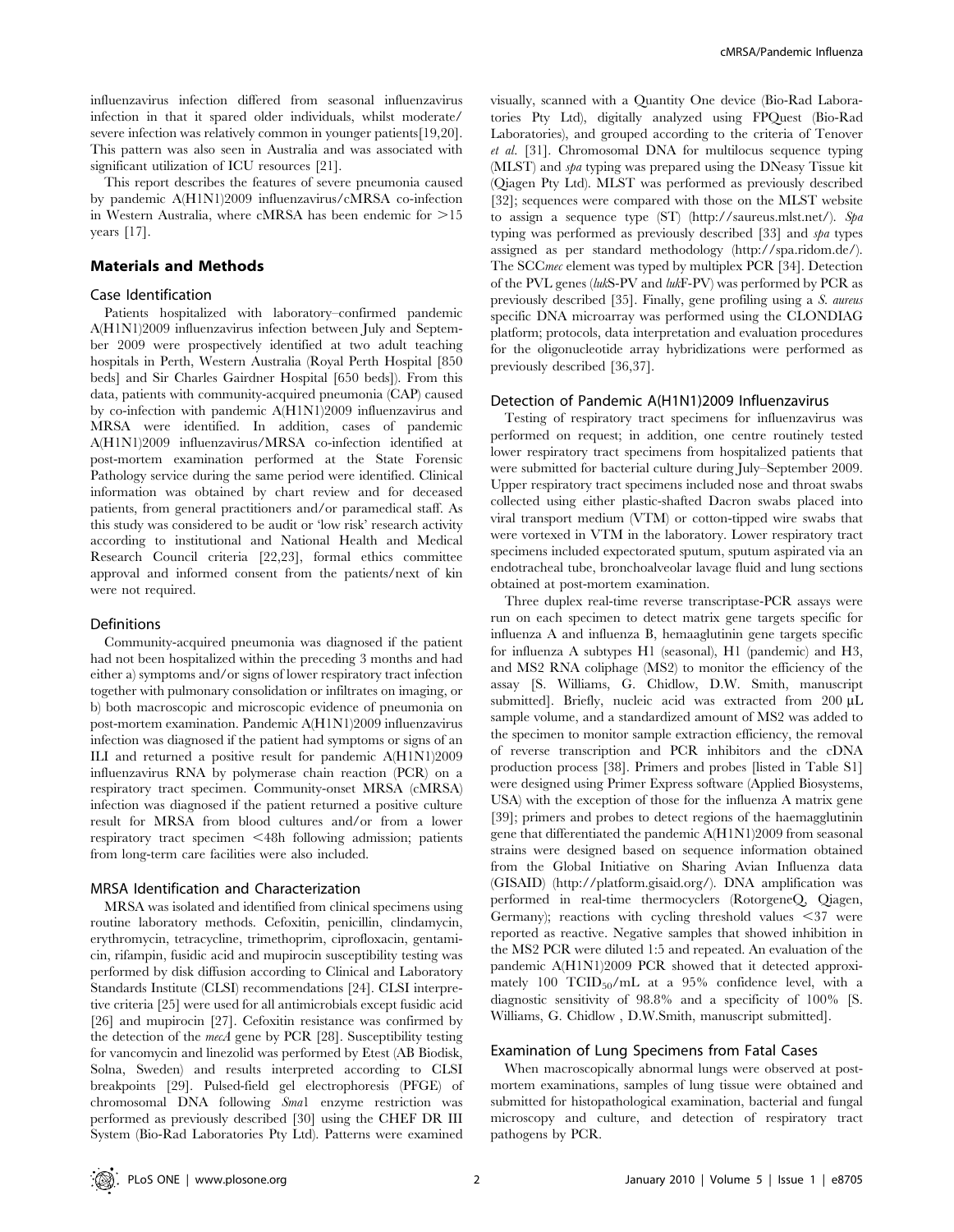## Results

252 patients with pandemic A(H1N1)2009 influenzavirus infection were admitted to the two participating hospitals during the 3-month period of study (149 to Royal Perth Hospital and and 103 to Sir Charels Gairdner Hospital). From these cases, 3 cases of co-infection with pandemic A(H1N1)2009 influenzavirus/cMRSA co-infection were identified (1.2% of all admissions with pandemic A(H1N1)2009 influenzavirus). In addition, 2 cases of pandemic A(H1N1)2009 influenzavirus/cMRSA co-infection were identified at post-mortem examination during the same time period.

## Clinical Details

The clinical characteristics of the cases of cMRSA/pandemic A(H1N1)2009 influenzavirus co-infection are summarized in table 1. There were 3 female and 2 males, aged between 34 and 79 years. Three cases (patients 1–3) were diagnosed following hospital presentation and two (patients 4 and 5), who died at home, were diagnosed following post-mortem examination. Two patients lived at the same long-term care facility, whilst the other patients lived independently in the community. Four of the 5 patients had conditions that may have increased their risk of pneumonia, including quadriplegia (two patients) asthma (one patient), cirrhosis (one patient) and diabetes mellitus (one patient). Two of the 5 cases (patients 3 and 4) had known MRSA infection/ colonization prior to the onset of their illness (with the same cMRSA clone that subsequently caused their co-infection).

The three patients that presented to hospital required admission, with hospital length of stay ranging from 9–46 days. All three patients had ILI prior to presentation (duration from 3–5 days), and all had clinical and imaging features of pneumonia at presentation (see figures 1 and 2 for representative imaging) with Pneumonia Severity Index (PSI) score ranging from 74 (class II) to 113 (class IV). One patient (patient 1, PSI score = 73) required intensive care unit admission for mechanical ventilation on day 8 of admission, and another patient (patient 3) received bi-level positive airways pressure (BiPAP) ventilation on a respiratory ward.

Patients 4 and 5 died at home not having presented for medical assessment. Patient 4 was noted to have an ILI when visited by domiciliary nurses three days prior to death; when contacted by a primary care practitioner on the day of death, the patient was confused and dyspnoiec, and subsequently suffered cardiorespiratory arrest when paramedics attended shortly afterwards. Postmortem examination findings included acute pulmonary oedema, right lower lobe consolidation, and moderate coronary artery disease; the cause of death was recorded as acute pneumonia. Patient 5 had complained to a relative of being generally unwell with right-sided abdominal pain 3 days before they were found deceased; post-mortem examination demonstrated right middle lobe pneumonia, with previously undiagnosed disseminated small cell carcinoma with hepatic metastases, and moderate to severe coronary artery disease with cardiomegaly; the cause of death was recorded as acute pneumonia.

## Microbiology Results

The three patients who presented to hospital had pandemic A(H1N1)2009 influenzavirus detected by PCR in upper and/or lower respiratory tract specimens. Two patients (patient 1 and patient 2) had nose and throat swabs taken at admission that tested negative for pandemic A(H1N1)2009 influenzavirus; however both patients had positive results on lower respiratory tract specimens (patient 1 from sputum aspirated from the endotracheal tube on day 8 of admission, and patient 2 on expectorated sputum obtained day 1 of admission). Two patients (patients 1 and 3) had surveillance specimens obtained after commencement of therapy; patients 1 remained positive for pandemic A(H1N1)2009 influenzavirus RNA by PCR on endotracheal sputum on day 16 of admission (following two 5-day courses of oseltamivir), whereas patient 3 was negative on repeat nose/throat swab on day 7 of admission (whilst still receiving oseltamivir). The two cases identified at post-mortem examination had pandemic A(H1N1)2009 influenzavirus RNA detected on tissue samples from macroscopically abnormal lung; no other viral pathogens were identified. In addition, patient 1 had a  $\geq 4$  fold rise in influenza A antibody titre on specimens collected on the day of admission and day 8 of admission.

The three patients who presented to hospital all had MRSA cultured from blood and from expectorated sputum specimens collected within 12h of admission. Two of these patients (patients 2 and 3) had negative surveillance blood cultures 72–96h after admission; the remaining patient (patient 1) did not have surveillance blood cultures performed until day 26 of admission (which were negative), but was culture-positive for MRSA on a pleural fluid specimen obtained 11 days after the commencement of MRSA therapy. The two post-mortem cases had Gram-positive cocci resembling staphylococci present on Gram's stain of tissue submitted to the microbiology laboratory, and cultured MRSA from lung specimens; one patient also cultured methicillinsusceptible S. aureus and E. coli but these organisms were present in relatively low numbers on culture.

#### Histopathology

Histopathological examination of lung obtained from patients 4 and 5 demonstrated features of acute and/or necrotizing pneumonia (figures 3 and 4).

## Treatment of Pandemic A(H1N1)2009 Infection

The three patients who presented to hospital received empiric therapy for pandemic A(H1N1)2009 influenzavirus infection with oseltamivir, at doses of 75mg bid or 150mg bid, for durations of between 5 and 10 days. Patient 1 initially received 5 days of oseltamivir, which was ceased when nose/throat swabs returned negative results; following receipt of positive results for pandemic A(H1N1)2009 influenzavirus on sputum on day 8 of admission, oseltamivir was re-introduced at the same dose and continued for another 5 days.

### Treatment of cMRSA Infection

None of the patients received empiric antimicrobial therapy that would be considered appropriate for bacteraemic cMRSA pneumonia (including patient 3, who had a past history of MRSA infection). All 3 patients received vancomycin following receipt of positive blood culture results or sputum microscopy with grampositive cocci resembling staphylococci in Gram's stain (empiric therapy with vancomycin in combination with an antistaphylococcal *b*-lactam such as flucloxacillin is standard therapy for suspected community-acquired S. aureus sepsis in our region). Duration of MRSA therapy ranged from 14 to 76 days; patient 1 received combination therapy with vancomycin and clindamycin for 7 days, followed by linezolid (IV then PO) for 39 days, followed by oral clindamycin on discharge to complete a further 4 weeks of therapy; patient 2 received vancomycin monotherapy for 14 days (5 as an outpatient), and patient 3 received 7 days of vancomycin and oral linezolid; vancomycin was ceased after 7 days because of neutropenia and treatment was continued with oral linezolid to complete a total of 14 days of therapy.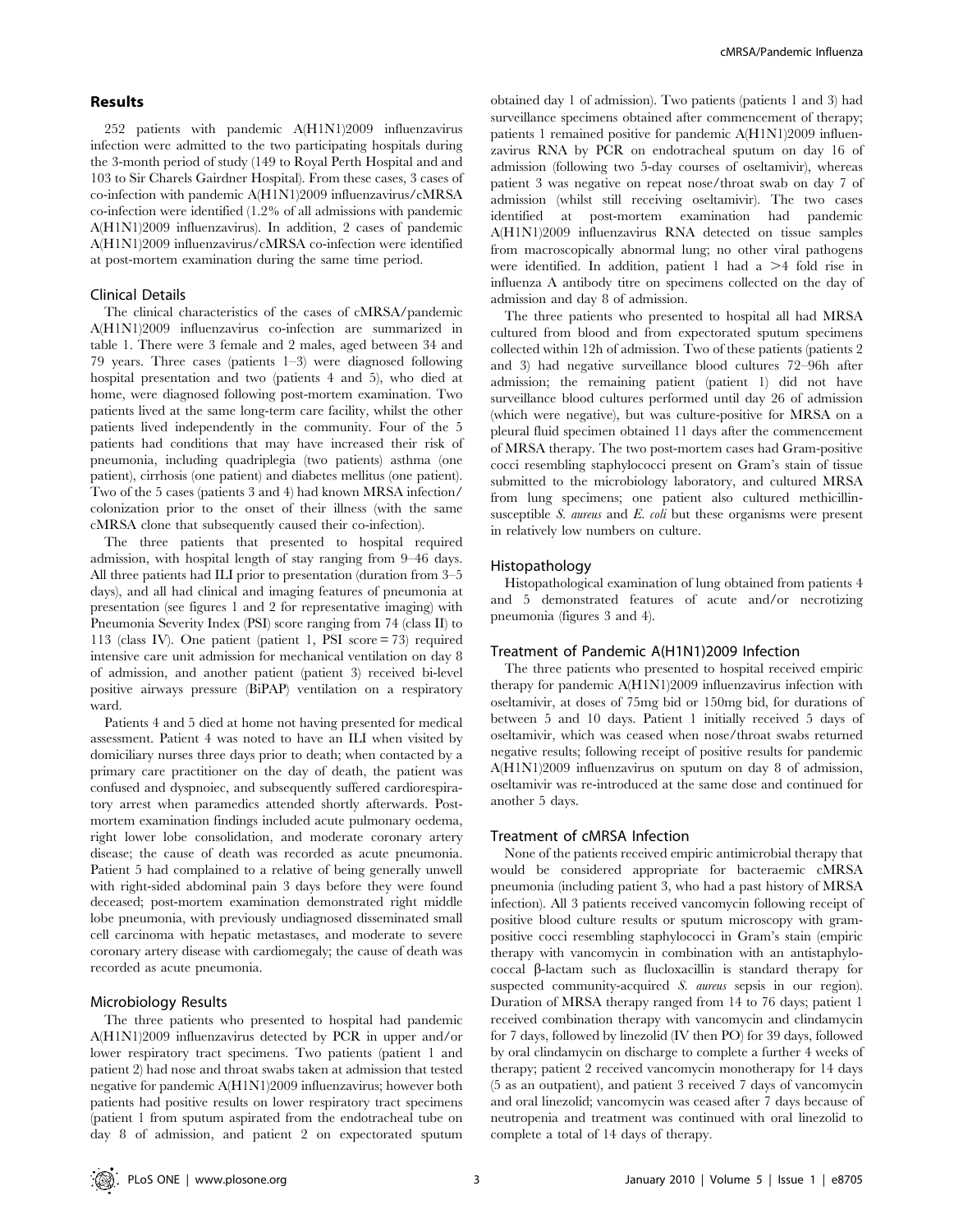| patient | symptoms                                                            | presentation/death<br>symptom duration<br>before                                                                                                                                        | ន្ថ                          | (specimen, day<br>of admission)<br><b>MRSA</b> results                                  | pandemic A(H1N1)2009<br>(day of admission)]<br>results [specimen,                                                                                         | empiric therapy                                                   | definitive therapy<br>(duration)                              | admission<br><u>ی</u> | hospital stay<br>length of<br>$\overline{\mathbf{z}}$ | outcome                                   |
|---------|---------------------------------------------------------------------|-----------------------------------------------------------------------------------------------------------------------------------------------------------------------------------------|------------------------------|-----------------------------------------------------------------------------------------|-----------------------------------------------------------------------------------------------------------------------------------------------------------|-------------------------------------------------------------------|---------------------------------------------------------------|-----------------------|-------------------------------------------------------|-------------------------------------------|
|         | cough,<br>rigors,<br>fever                                          | 3d                                                                                                                                                                                      | (class II)<br>73             | pleural fluid (d12)<br>sputum (d3,8)<br>BAL (d8)<br>blood (d1)                          | 160 (d1) and >320 (d8)<br>sputum (d8),(d16) +ve<br>nose/throat (d1) -ve<br>influenza A CFT titre<br>BAL (d8) +ve                                          | ΟN<br>E<br>AZI                                                    | OTV 75mg bid (10d)<br>VAN + CLI (7d)<br>LN (39d)<br>CLI (28d) | $\succ$               | 46                                                    | survived                                  |
| $\sim$  | cough with<br>dyspnoea<br>sputum,                                   | 3d                                                                                                                                                                                      | (class IV)<br>106            | sputum (d1)<br>blood (d1)                                                               | nose/throat (d1) -ve<br>sputum (d1) +ve                                                                                                                   | AMX<br>$\leq$<br>AZI                                              | OTV 75mg bid (5d)<br><b>VAN (14d)</b>                         | z                     | ō                                                     | survived                                  |
|         | symptoms                                                            | presentation/death<br>symptom duration<br>before                                                                                                                                        | ត្ត                          | (specimen, day<br>of admission)<br><b>MRSA</b> results                                  | pandemic A(H1N1)2009<br>(day of admission)]<br>results [specimen,                                                                                         | empiric therapy                                                   | definitive therapy<br>(duration)                              | admission<br><u>ی</u> | hospital stay<br>length of<br>$\overline{e}$          | outcome                                   |
| S       | pleuritic chest<br>cough with<br>dyspnoea,<br>pain fever<br>sputum, | œ                                                                                                                                                                                       | (class IV)<br>$\frac{13}{2}$ | blood (d1)<br>sputum (d1)                                                               | nose/throat (d1) +ve,<br>$(d7) -ve$                                                                                                                       | $ANX-CLA$ (PO) + CIP (PO)<br>(pre-hospital)<br>$\leq$<br>E<br>AZI | OTV 150mg bid(10d)<br>VAN + LIN (7d)<br>LIN <sub>(7d)</sub>   | z                     | 12                                                    | survived                                  |
| 4       | confusion,<br>dyspnoea,<br>myalgias<br>fever,                       | $\overline{C}$                                                                                                                                                                          |                              | susceptible S. aureus)<br>(also cultured E. coli<br>right lower lobe<br>and methicillin | right lower lobe                                                                                                                                          |                                                                   |                                                               |                       |                                                       | died prior to<br>presentation<br>hospital |
| 5       | R abdominal<br>ning<br>Bai                                          | unknown                                                                                                                                                                                 |                              | right middle lobe                                                                       | right middle lobe                                                                                                                                         |                                                                   |                                                               |                       |                                                       | died prior to<br>presentation<br>hospital |
|         | doi:10.1371/journal.pone.0008705.t001                               | oral; CIP = ciprofloxacin; VAN = vancomycin; CLI = clindamycin; LIN = linezolid; ICU = intensive care unit.<br>Note;; PSI = Pneumonia Severity Index; BAL = bronchoalveolar lavage; CFT |                              |                                                                                         | e complement fixation titre; OTV = oseltamivir; CFT = ceftriaxone; AZI = azithromycin; AMX = amoxicillin; AMX-CLA = amoxicillin-clavulanic acid; PO = per |                                                                   |                                                               |                       |                                                       |                                           |

Table 1. Characteristics of patients with community-acquired pneumonia due to pandemic A(H1N1)2009 influenzavirus/cMRSA co-infection. Table 1. Characteristics of patients with community-acquired pneumonia due to pandemic A(H1N1)2009 influenzavirus/cMRSA co-infection.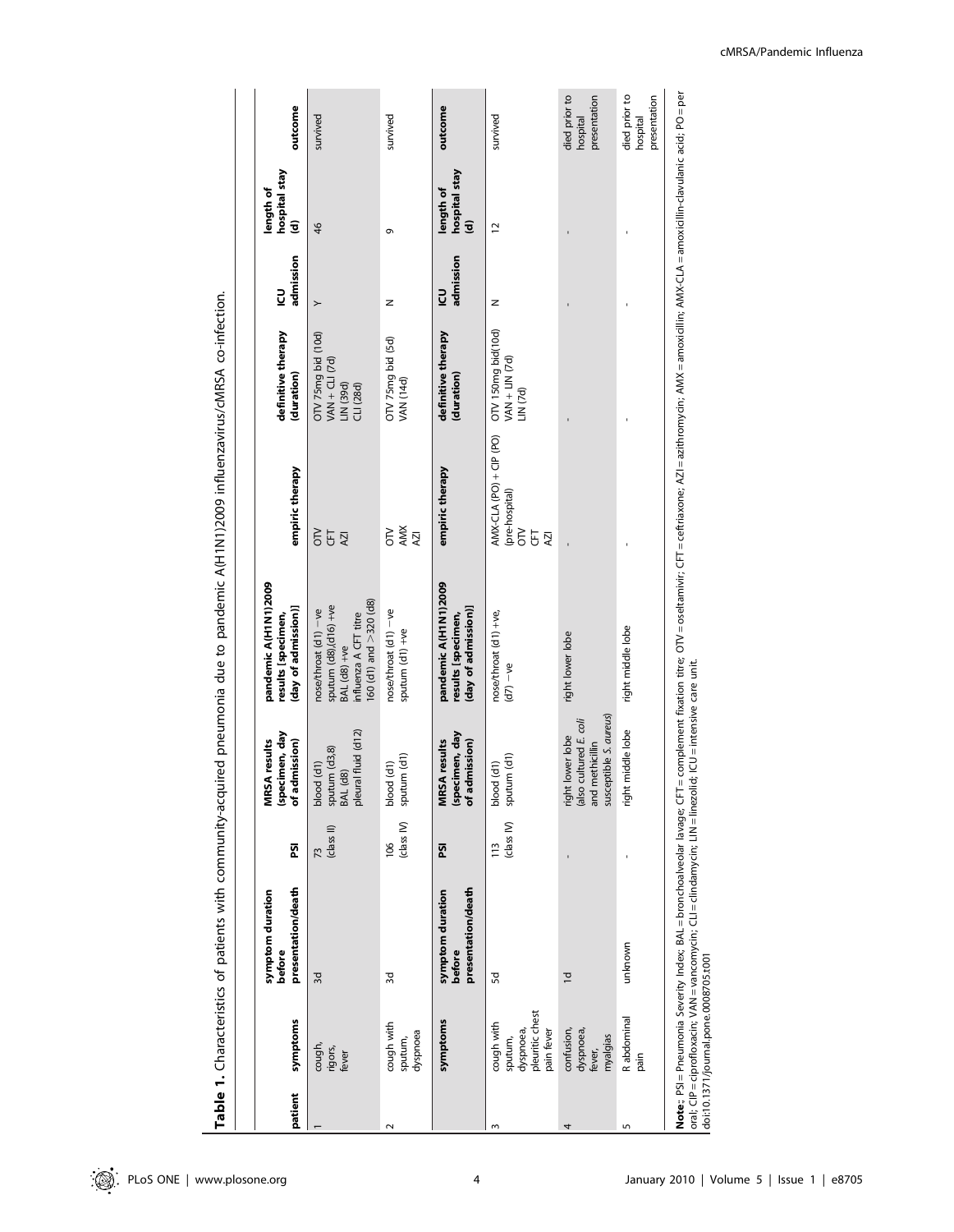

Figure 1. Chest radiography in pandemic A(H1N1)2009/cMRSA co-infection. (a) patient 1, (b) patient 3. doi:10.1371/journal.pone.0008705.g001

#### Outcomes

All patients who survived until hospital presentation were discharged without permanent sequelae.

## MRSA Typing Results

Three different cMRSA clones were identified in 5 patients (Table 2 and Figure 5). These cMRSA clones (ST1-MRSA-IV, ST93-MRSA-IV and ST78-MRSA-IV) are all known to circulate in the Western Australian community [17]. Only the isolate from patient 1 (ST93-MRSA-IV) contained the PVL toxin genes lukS-PV/lukF-PV; this patient had a severe and protracted clinical course consistent with necrotizing pneumonitis, which was supported by imaging findings (figure 3). Patients 2 and 3, who resided at the same long-term care facility, had MRSA isolates that were indistinguishable by MLST (ST1-MRSA-IV) but had different PFGE patterns (3-band difference) and different spa types. Patients 4 and 5 had ST78-MRSA-IV isolated from lung tissue (indistinguishable PFGE, spa type t186) however there was no known epidemiological connection between these two cases.

Results of DNA microarray experiments on MRSA isolated from the cases were 100% concordant with PCR results for lukS-PV/lukF-PV and sequencing results for MLST. All of the MRSA isolates were agr group III; none contained the arginine catabolic mobile element (ACME) locus. All isolates contained the genes for delta-haemolysin (hld), putative haemolysin III (hIII), staphylokinase (Sak), and staphylococcal complement inhibitor (Scn); genes for alpha-haemolysin (hla), beta-haemolysin (hlb), gamma-haemolysin (lukF and lukS), putative haemolysins hlIII and leukocidin genes lukD/E were present in the four lukS-PV/lukF-PV-negative

isolates. Enterotoxin genes were detected in three isolates (entA, entH, entK and entQ in isolates from patient 2, entA and entH in isolates from patient 3 and *entC* and *entL* in isolates from patient 5). Genes encoding the following microbial surface components recognizing adhesive matrix molecules (MSCRAMMS) were detected in all isolates: bone sialoprotein-binding protein (bbp), clumping factors A (clfA) and B (clfB), cell-wall associated fibronectin binding protein (ebh), cell surface elastin-binging protein (ebpS), enolase (eno), fibrinogen-binding protein (fib), fibronectin binding proteins  $A$  (fnbA) and B (fnbB), Serine-aspartate rich fibrinogen binding proteins C(sdrC) and D(sdrD), and von Willebrand Factor binding protein (vwb). Complete results of the DNA microarray experiments are presented in table S2, and the raw data is available from the authors on request.

#### **Discussion**

Initial descriptions of severe pandemic A(H1N1)2009 influenzavirus infection reported from the United States were characteristic of a viral pneumonitis, with bacterial co-infection or sequential infection being relatively uncommon [19,20]. In particular, MRSA co-infection occurred in only 1/272 patients hospitalized with pandemic A(H1N1)2009 influenzavirus infection reported to the US Centers for Disease Control between April and June 2009 [20]. As the pandemic has progressed, evidence has emerged that bacterial infection occurs in some patients, although the exact incidence and contribution to morbidity and mortality has yet to be determined. Post-mortem lung specimens from 77 cases of fatal A(H1N1)2009 influenza-



Figure 2. Chest computerized tomography scan in pandemic A(H1N1)2009/cMRSA co-infection. Patient 1, (a) 8 days and (b) 27 days following admission. doi:10.1371/journal.pone.0008705.g002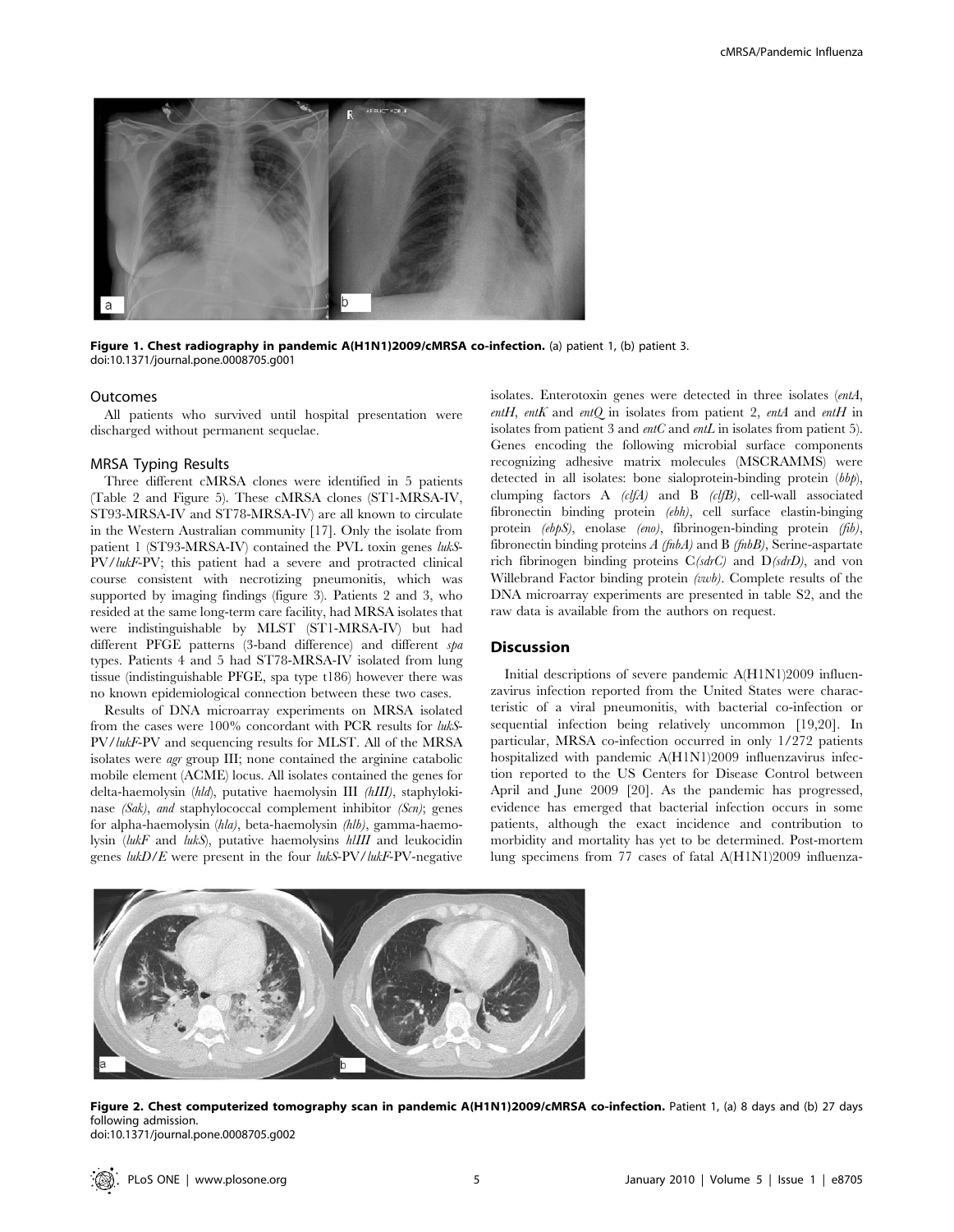

Figure 3. Histopathology of pandemic A(H1N1)/cMRSA co-infection. Patient 5, right lower lobe lung, demonstrating areas of necrotizing pneumonia (haematoxylin and eosin,  $\times$ 40). doi:10.1371/journal.pone.0008705.g003

virus infection demonstrated histopathological, immunohistochemical and/or molecular evidence of concurrent bacterial infection in 22 (29%); 7 had S. aureus identified, 5 of which were MRSA [40]. As minimal clinical information was provided in this report, it is not known whether appropriate empiric antimicrobial therapy was given to these patients, although 4 had received antibacterial and antiviral therapy. In addition, a recent report described a case of fatal cMRSA/pandemic A(H1N1)2009 influenzavirus infection in a previously well 42-year-old male who died within 48h of admission [41]; this patient did not receive antiviral therapy, but did receive vancomycin and clindamycin.

The clinical features of pandemic A(H1N1)2009 influenzavirus/ cMRSA co-infection appear similar to those described previously with seasonal influenzavirus/cMRSA co-infection [7–12]. All patients described an ILI prior to presentation/death, and the three patients who presented to hospital had moderately severe CAP and MRSA bacteremia. Pandemic A(H1N1)2009 influenzavirus RNA was not detected on nose/throat swabs in 2 of these three cases, but was detected on lower respiratory tract samples. We therefore recommend that in addition to upper respiratory tract specimens, lower respiratory tract specimens should be tested for pandemic A(H1N1)2009 influenzavirus if the patient has pneumonia.



Figure 4. Histopathology of pandemic A(H1N1)/cMRSA co-infection. Patient 4, right lower lobe lung, demonstrating acute pneumonia (haematoxylin and eosin,  $\times$ 200). doi:10.1371/journal.pone.0008705.g004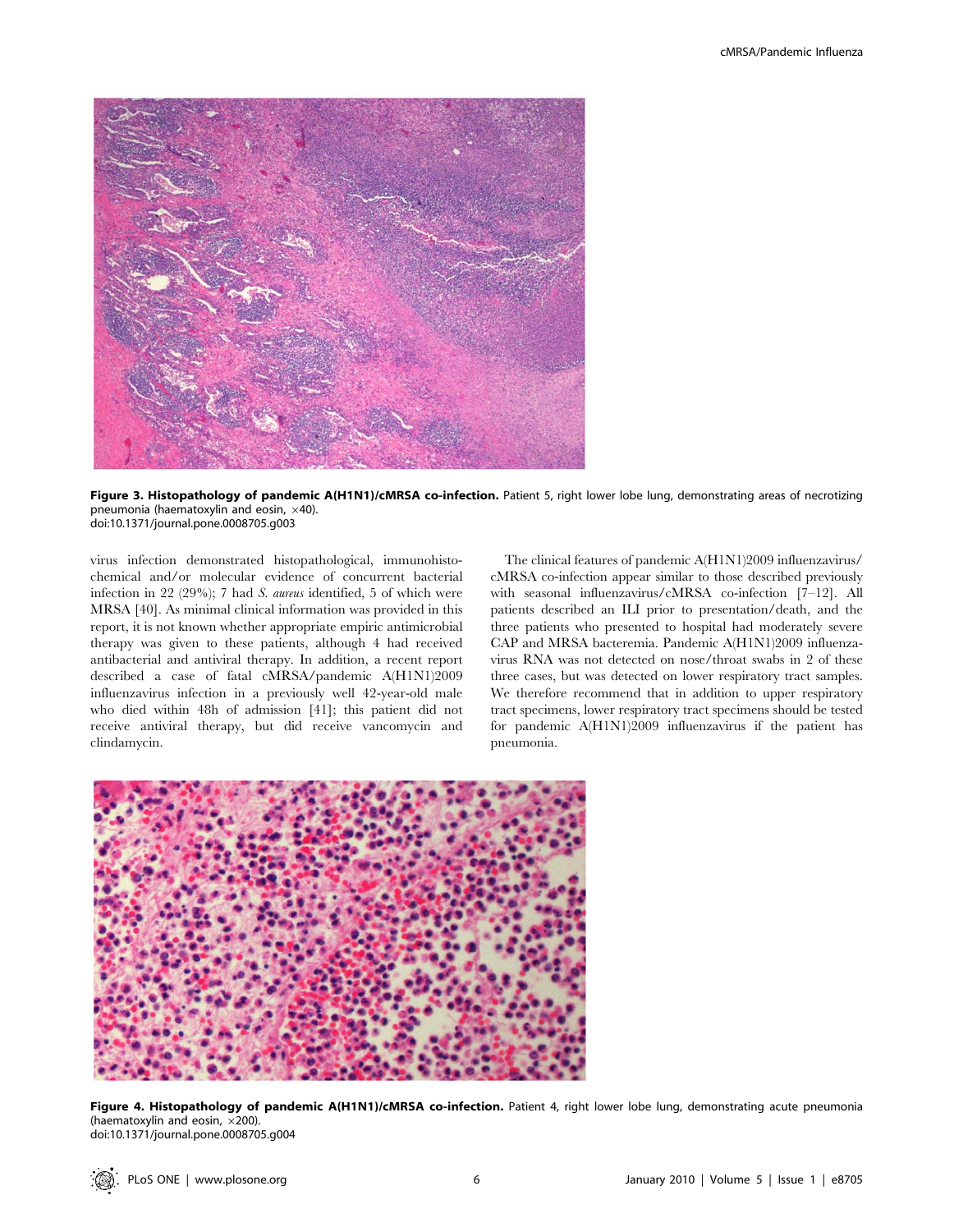#### Table 2. MRSA typing results.

| patient        | source | antibiogram  | lukS-PV/lukF PV<br><b>PCR</b> | <b>PFGE designation</b> | <b>MLST</b> sequence        | <b>MLST</b> sequence type<br>(clonal complex) | spa type | <b>SCC</b> mec<br>type | <i>agr</i> type |
|----------------|--------|--------------|-------------------------------|-------------------------|-----------------------------|-----------------------------------------------|----------|------------------------|-----------------|
|                | sputum | S            | $^{+}$                        | Old CA-MRSA             | 6-64-44-2-43-55-51          | 93 (singleton)                                | t202     | <b>IVa</b>             | III             |
|                | blood  | S            | $+$                           | Old CA-MRSA             | 6-64-44-2-43-55-51          | 93 (singleton)                                | t202     | IV <sub>a</sub>        | Ш               |
|                | sputum | S            |                               | WA MRSA-1               | $1 - 1 - 1 - 1 - 1 - 1 - 1$ | 1(1)                                          | t177     | <b>IVa</b>             | III             |
|                | blood  | S            | -                             | WA MRSA-1               | $1 - 1 - 1 - 1 - 1 - 1 - 1$ | 1(1)                                          | t177     | IV <sub>a</sub>        | Ш               |
| $\overline{3}$ | sputum | S            |                               | WA MRSA-1               | $1 - 1 - 1 - 1 - 1 - 1 - 1$ | 1(1)                                          | t127     | <b>IVa</b>             | III             |
| 3              | blood  | S            | -                             | WA MRSA-1               | $1 - 1 - 1 - 1 - 1 - 1 - 1$ | 1(1)                                          | t127     | IV <sub>a</sub>        | Ш               |
| $\overline{4}$ | lung   | $EryR$ , IRC | $\qquad \qquad -$             | WA MRSA-2               | 22-1-14-23-12-53-31         | 78 (88)                                       | t186     | <b>IVa</b>             | III             |
|                | lung   | $EryR$ , IRC | -                             | WA MRSA-2               | 22-1-14-23-12-53-31         | 78 (88)                                       | t186     | IV <sub>a</sub>        | Ш               |

Note: S = isolate tested susceptible to all non-beta lactam agents tested; Ery<sup>R</sup> = erythromycin resistant; IRC = inducible resistance to clindamycin;/ukS-PV/lukF-PV = genes encoding Panton-Valentine Leukocidin; PFGE = pulsed-field gel electrophoresis; MLST = multilocus sequence typing; spa = staphylococcal protein A gene; agr = accessory gene regulator.

doi:10.1371/journal.pone.0008705.t002

The three patients with pandemic A(H1N1)2009 influenzavirus/cMRSA co-infection who were admitted to hospital received empiric therapy with oseltamivir, however none received empiric therapy considered appropriate for invasive cMRSA infection. This was in spite of the fact that two of these patients were known to be colonized with MRSA prior to developing pneumonia. The small number of patients in this report makes it impossible to draw any conclusions regarding the impact of appropriate empiric therapy for either pandemic A(H1N1)2009 influenzavirus or for cMRSA.

Only one of the 5 cases of pandemic A(H1N1) influenzavirus/ cMRSA co-infection had infection with a cMRSA clone containing the genes encoding PVL toxin (ST93-MRSA-IV). This is consistent with recent data from our region suggesting that the PVL is not essential for the development of severe cMRSA CAP [42]. The patient with PVL-containing MRSA infection did, however, have a severe and protracted pulmonary infection consistent with necrotizing pneumonia that progressed despite early therapy with the protein synthesis inhibitor clindamycin, similar to the previous case report of pandemic A(H1N1) influenzavirus co-infection which was caused by another PVLcontaining cMRSA clone (ST30-MRSA-IV)[41].

This study has several limitations. Firstly, it was performed in only two adult tertiary hospitals in an isolated Australian city, so the results may not be generalizable to the pediatric population or to regions with differing cMRSA prevalence. Secondly, patients with mild-to-moderate CAP (who often do not have microbiological tests performed) were not represented, therefore the data may overestimate the severity of co-infection. Finally, as we did not perform immunohistochemical staining, we could not conclusively demonstrate that MRSA was present in the two post-mortem lung specimens, however, histopathological findings were suggestive of an acute bacterial pneumonia, and cMRSA was the dominant organism isolated on culture.

This report emphasizes the importance of bacterial co-infection in pandemic A(H1N1)2009 influenzavirus infection. Clinicians should be alert to the possibility of cMRSA co-infection in patients with suspected influenza pneumonitis, should ensure that appropriate lower respiratory tract specimens are obtained for the detection of influenzavirus and MRSA, and should consider



NCTC8325 S. aureus  $\mathbf{1}$  $\overline{2}$ patient 2 sputum 3. patient 2 blood  $\overline{4}$ . patient 1 sputum 5. patient 1 blood 6. patient 3 sputum  $\overline{7}$ . patient 3 blood 8. patient 4 lung tissue 9 patient 5 lung tissue  $10$ NCTC8325 S. aureus

Figure 5. Pulsed-field gel electrophoresis of MRSA isolates (Sma1 macrorestriction). doi:10.1371/journal.pone.0008705.g005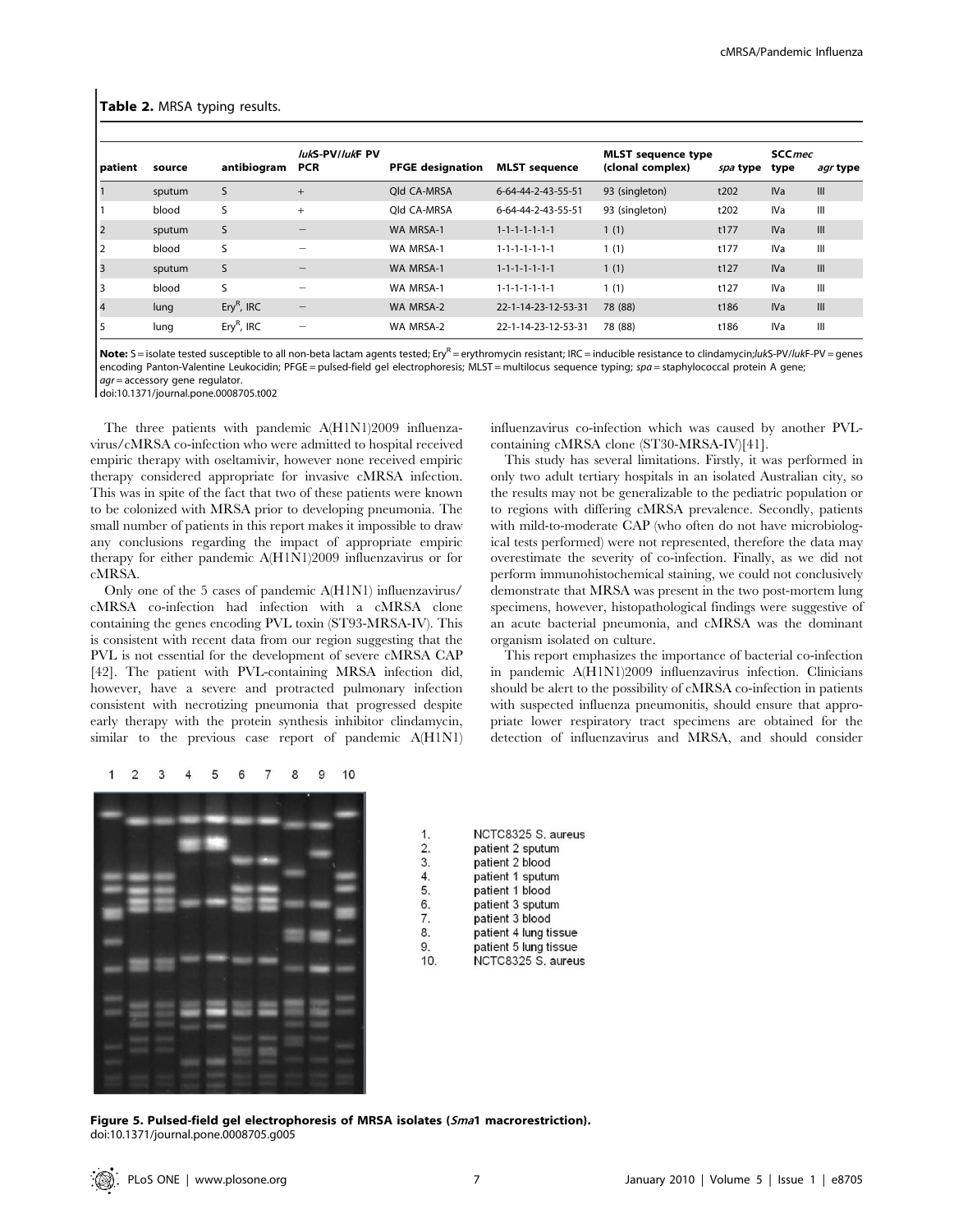instituting empiric antibacterial therapy with activity against MRSA in regions where cMRSA is prevalent.

## Supporting Information

Table S1 Primers and probes included in the duplex real-time RT-PCR assays.

Found at: doi:10.1371/journal.pone.0008705.s001 (0.05 MB DOC)

Table S2 Complete results of DNA microarray experiments on MRSA isolates from patients with community-acquired pneumonia due to pandemic A(H1N1)2009/cMRSA co-infection.

Found at: doi:10.1371/journal.pone.0008705.s002 (0.42 MB DOC)

## References

- 1. Thompson WW, Shay DK, Weintraub E, Brammer L, Bridges CB, et al. (2004) Mortality associated with influenza and respiratory syncytial virus in the United States. JAMA 292: 1333–40.
- 2. Brundage JF, Shanks GD (2008) Deaths from bacterial pneumonia during the 1918–19 influenza pandemic. Emerg Infect Dis 14: 1193–1199.
- 3. Morens DM, Taubenburger JK, Fauci AS (2008) Predominant role of bacterial pneumonia as a cause of death in pandemic influenza: implications for pandemic influenza preparedness. J Infect Dis 198: 962–70.
- 4. Murata Y, Walsh EE, Falany AR (2007) Pleuropulmonary complications of interpandemic influenza A in hospitalized adults. J Infect Dis 195: 1029–37.
- 5. Chickering HT, Park JH (1919) Staphylococcus aureus pneumonia. N Engl J Med 72: 617–26.
- 6. Robertson L, Caley JP, Moore J (1958) Importance of Staphylococcus aureus in pneumonia in the 1957 epidemic of influenza A. Lancet 2: 233–236.
- 7. Hageman JC, Uyeki TM, Francis JS, Jernigan JB, Wheeler G, et al. (2006) Severe community-acquired pneumonia due to Staphylococcus aureus, 2003–04 influenza season. Emerg Infect Dis 12: 894–99.
- 8. Finelli L, Fiore A, Dhara R, Brammer J, Shay DK, et al. (2008) Influenzaassociated pediatric mortality in the United States: increase of Staphylococcus aureus coinfection. Pediatrics 122: 805–11.
- 9. Kallen AJ, Brunkard J, Moore Z, Budge P, Arnold KE, et al. (2009) Staphylococcus aureus community-acquired pneumonia during the 2006 to 2007 influenza season. Ann Emerg Med 53: 358–65.
- 10. Reed C, Kallen AJ, Patton M, Arnold KE, Farley MM, et al. (2009) Infection with community-onset Staphylococcus aureus and influenzavirus in hospitalized children. Ped Infect Dis J 28: 572–6.
- 11. Gillet Y, Issartel B, Vanhems P, Fournet JC, Lina G, et al. (2002) Association between Staphylococcus aureus strains carrying gene for Panton-Valentine leukocidin and highly lethal necrotising pneumonia in young immunocompetent patients. Lancet 359: 753–9.
- 12. Francis JS, Doherty MC, Lopatin U, Johnston CP, Sinha G, et al. (2005) Severe community-onset pneumonia in healthy adults caused by methicillin-resistant Staphylococcus aureus carrying the Panton-Valentine leukocidin genes. Clin Infect Dis 40: 100-7
- 13. Gonzalez BE, Hulten KG, Dishop MK, Lamberth LB, Hammerman WA, et al. (2005) Pulmonary manifestations in children with invasive community-acquired Staphylococcus aureus infection. Clin Infect Dis 41: 583–90.
- 14. Tenover FC, Goering RV (2009) Methicillin-resistant Staphylococcus aureus strain USA300: origin and epidemiology. J Antimicrob Chemother 64: 441–446.
- 15. Huang YC, Hwang KP, Chen PY, Chen CJ, Lin TY (2007) Prevalence of methicillin-resistant Staphylococcus aureus nasal colonization among Taiwanese children in 2005 and 2006. J Clin Microbiol 45: 3992–5.
- 16. Witte W, Strommenger B, Cuny C, Heuck D, Nuebel U (2009) Methicillinresistant Staphylococcus aureus containing the Panton-Valentine leucocidin gene in Germany in 2005 and 2006. J Antimicrob Chemother 60: 1258–63.
- 17. Nimmo GR, Coombs GW (2008) Community-associated methicillinresistant Staphylococcus aureus (MRSA) in Australia. Int J Antimicrob Agents 31: 401–10.
- 18. Australian Government Department of Health and Ageing (2009) Australian influenza surveillance summary report, No. 24; 2009. Available: http://www. healthemergency.gov.au/internet/healthemergency/publishing.nsf/Content/ ozflu2009.htm. Accessed 2009 Nov 5.
- 19. Novel Swine-origin Influenza (H1N1) Virus Investigation Team (2009) Emergence of a novel swine-origin influenza A (H1N1) virus in humans. N Engl J Med 360: 2605–15.
- 20. Jain S, Kamimoto L, Bramley AM, Schmitz AM, Benoit SR, et al. (2009) Hospitalized patients with 2009 H1N1 influenza in the United States, April– June 2009. N Engl J Med 361: 1935–44.
- 21. The ANZIC Influenza Investigators, Webb SA, Pettila V, Seppelt I, Bellomo R, Bailey M, et al. (2009) Critical care services and 2009 H1N1 influenza in Australia and New Zealand (2009). N Engl J Med 361: 1925–34.

# Acknowledgments

The authors wish to thank Kerrie Benson, Helen Cadwallader and Cheryl Brierly for their assistance in identifying cases of pandemic A(H1N1)2009 influenzavirus infection at SCGH.

## Author Contributions

Conceived and designed the experiments: RJM JOR JNW FH GC JCP HLT GC SW KJC DWS. Performed the experiments: RJM JOR JNW FH GC JCP HLT GC SW. Analyzed the data: RJM JOR JNW FH GC JCP HLT GC SW KJC DWS. Contributed reagents/materials/analysis tools: JOR JNW FH GC JCP HLT GC SW. Wrote the paper: RJM JOR JNW FH GC JCP HLT GC SW KJC DWS.

- 22. National Health and Medical Research Council (2007) National statement on ethical conduct in human research. Available: http://www.nhmrc.gov.au/ publications/ethics/2007\_humans/contents.htm. Accessed 2009 Nov 30.
- 23. National Health and Medical Research Council (2003) When does quality assurance in healthcare require independent medical review? Available: http:// www.nhmrc.gov.au/publications/synopses/e46syn.htm. Accessed 2009 Nov 30 30.
- 24. Clinical and Laboratory Standards Institute (2009) Performance standards for antimicrobial disk susceptibility tests. Approved standard M02-A10. WaynePA: Clinical and Laboratory Standards Institute.
- 25. Clinical and Laboratory Standards Institute (2009) Performance standards for antimicrobial susceptibility testing; M100-S18. WaynePA: Clinical and Laboratory Standards Institute.
- 26. Comité de l'Antibiogramme de la Société Française de Microbiologie (CA-SFM) (1996) Report of the Comité de l'Antibiogramme de la Société Française de Microbiologie. Clin Microbiol Infect 2(Suppl 1): S48.
- 27. Finlay JE, Miller LA, Poupard JA (1997) Interpretive criteria for testing susceptibility of staphylococci to mupirocin. Antimicrob Agents Chemother 41: 1137–9.
- 28. Costa AM, Kay I, Palladino S (2005) Rapid detection of mecA and nuc genes in staphylococci by real-time multiplex polymerase chain reaction. Diagn Microbiol Infect Dis 51: 13–7.
- 29. Clinical and Laboratory Standards Institute (2007) Methods for dilution antimicrobial susceptibility tests for bacteria that grow aerobically. Approved standard M7-A7. WaynePA: Clinical and Laboratory Standards Institute.
- 30. O'Brien FG, Udo EE, Grubb WB (2006) Contour-clamped homogeneous electric field electrophoresis of Staphylococcus aureus. Nat Protoc 1: 3028– 33.
- 31. Tenover FC, Arbeit RD, Goering RV, Mickelsen PA, Murray BE, et al. (1995) Interpreting chromosomal DNA restriction patterns produced by pulsed-field gel electrophoresis: criteria for bacterial strain typing. J Clin Microbiol 33: 2233–9.
- 32. Enright MC, Day NPJ, Davies CE, Peacock SJ, Spratt BG (2000) Multilocus sequence typing for characterization of methicillin-resistant and methicillinsusceptible clones of Staphylococcus aureus. J Clin Microbiol 38: 1008-1015.
- 33. Harmsen D, Claus H, Witte W, Rothgänger J, Claus H, et al.  $(2003)$  Typing of methicillin-resistant Staphylococcus aureus in a university hospital setting by using novel software for spa repeat determination and database management. J Clin Microbiol 41: 5442–5448.
- 34. Zhang K, McClure JA, Elsayed S, Louie T, Conly JM (2005) Novel multiplex PCR assay for characterization and concomitant subtyping of staphylococcal cassette chromosome mec types I to V in methicillin-resistant Staphylococcus aureus. J Clin Microbiol 43: 5026–33.
- 35. Fey PD, Said-Salim B, Rupp ME, Hinrichs SH, Boxrud DJ, et al. (2003) Comparative molecular analysis of community- or hospital-acquired methicillinresistant Staphylococcus aureus. Antimicrob Agents Chemother 47: 196–203.
- 36. Monecke S, Jatzwaul L, Weber S, Slickers P, Ehricht R (2008) DNA microarray based genotyping of MRSA strains from Eastern Saxony. Clin Microbiol Infect 14: 534–45.
- 37. Monecke S, Slickers P, Ehricht R (2008) Assignment of Staphylococcus aureus isolates to clonal complexes based on microarray analysis and pattern recognition. FEMS Immunol Med Microbiol 53: 237–51.
- 38. Dreier J, Stormer M, Kleesiek K (2005) Use of bacteriophage MS2 as an internal control in viral reverse transcription-PCR assays. J Clin Microbiol 43: 4551–7.
- 39. Whiley DM, Sloots TP (2005) A 5'-nuclease real-time reverse transcriptasepolymerase chain reaction assay for the detection of a broad range of influenza A subtypes, including H5N1. Diagn Microbiol Infect Dis 53: 335–337.
- 40. Centers for Disease Control (2009) Bacterial co-infections in lung tissue specimens from fatal cases of 2009 pandemic influenza A (H1N1) – United States, May–August 2009. MMWR Morb Mort Wkly Rep 58 (early release):  $1-4$